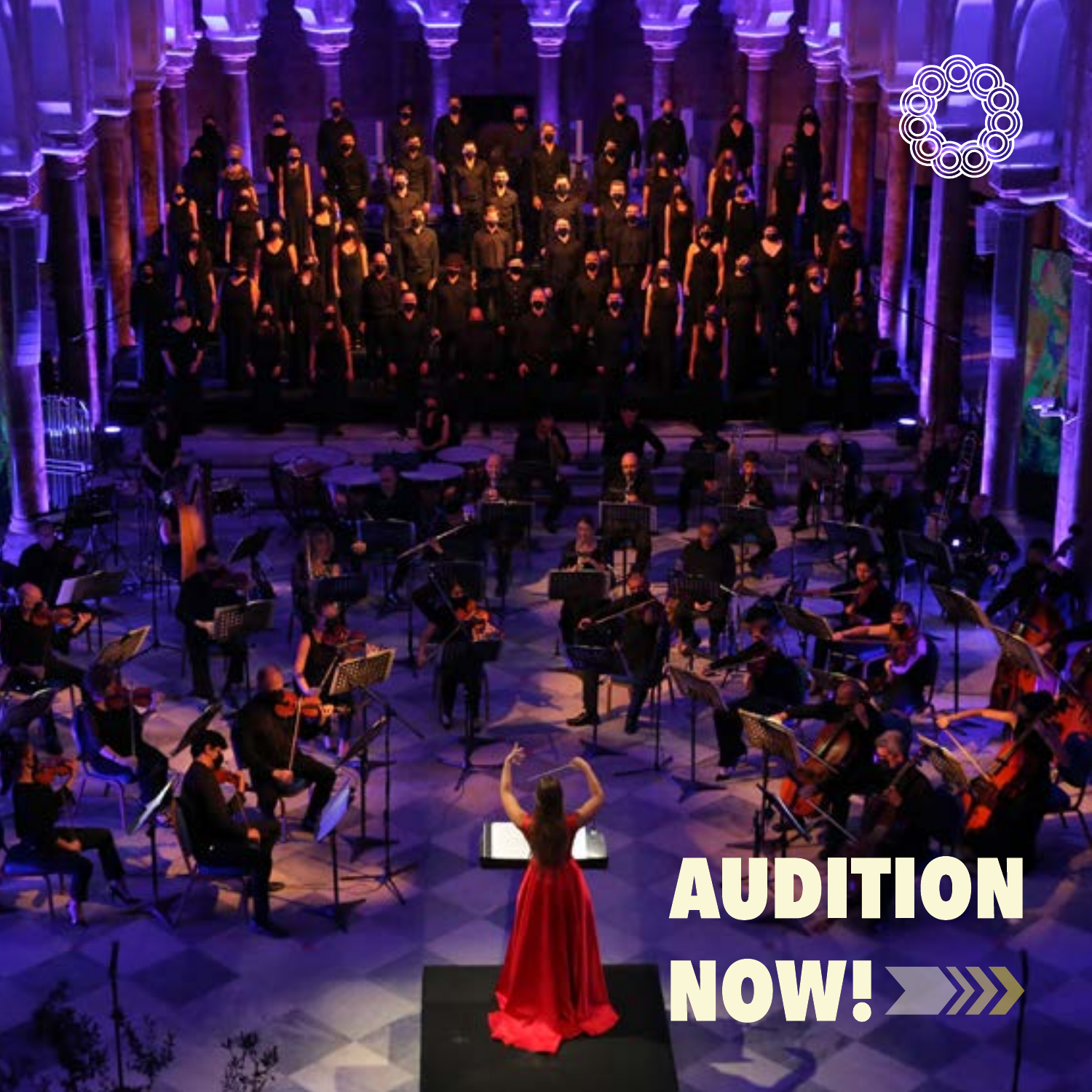### WE ARE RECRUITING!

**Don't miss your chance to** AUDITION**!**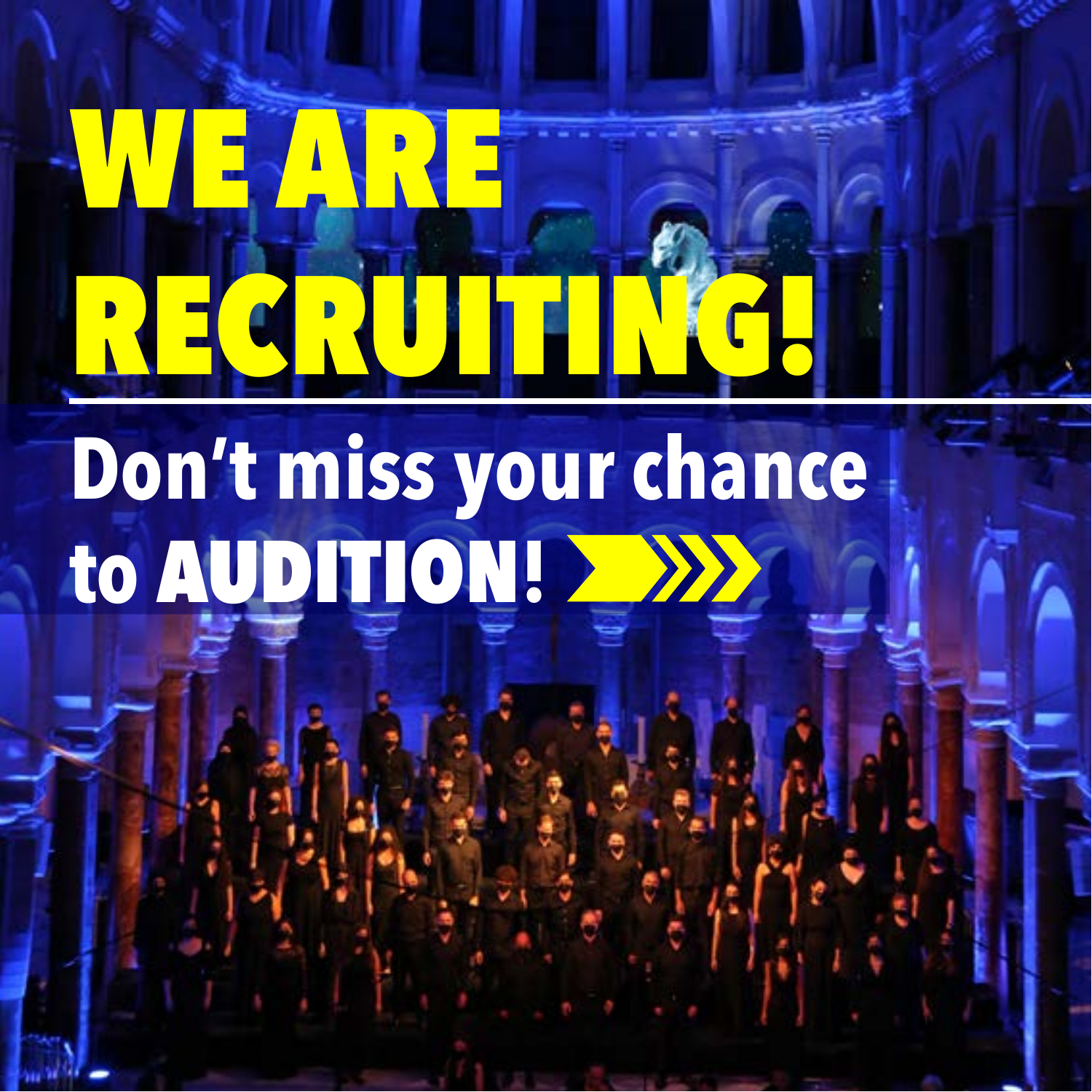### HOW TO APPLY?

1. Fill out the online form: *[\(click here\)](https://forms.gle/5WAjBEW48o5diYc79)* 2. Choose a time slot [3. Show up to your scheduled](https://forms.gle/1tSPTBp4ELqnWXeC8) audition!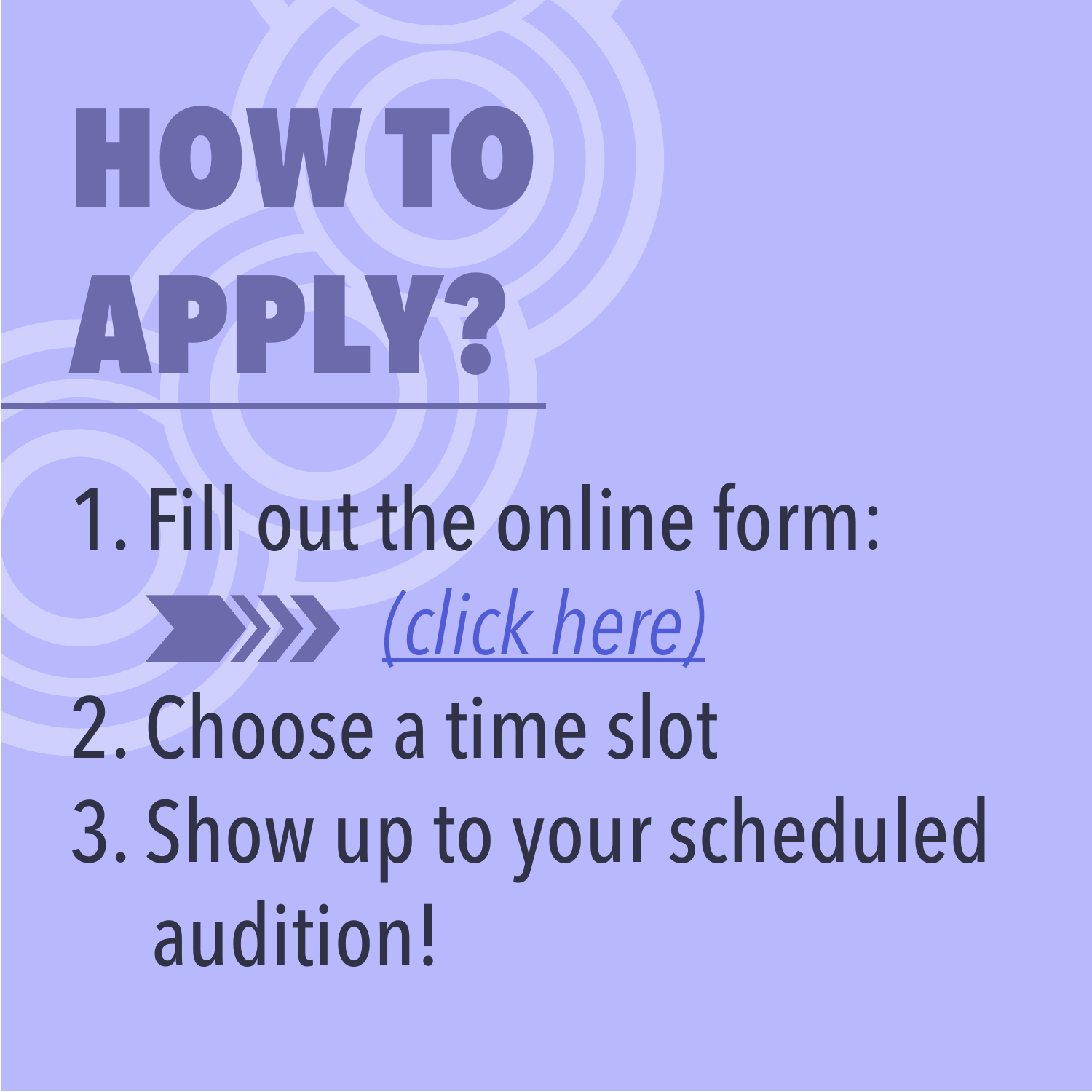#### WHERE?

Auditions will take place in USJ, **Campus des Sciences Médicales** (CSM), **Amphi C**. *<https://goo.gl/maps/Z24NWy24J9bc9qUL6>*

#### WHEN?

■ Monday, January 24, between 7:30 PM and 10:00 PM ■ Tuesday, January 25, between 11:00 AM and 1:00 PM Monday, January 31, between 7:30 PM and 10:00 PM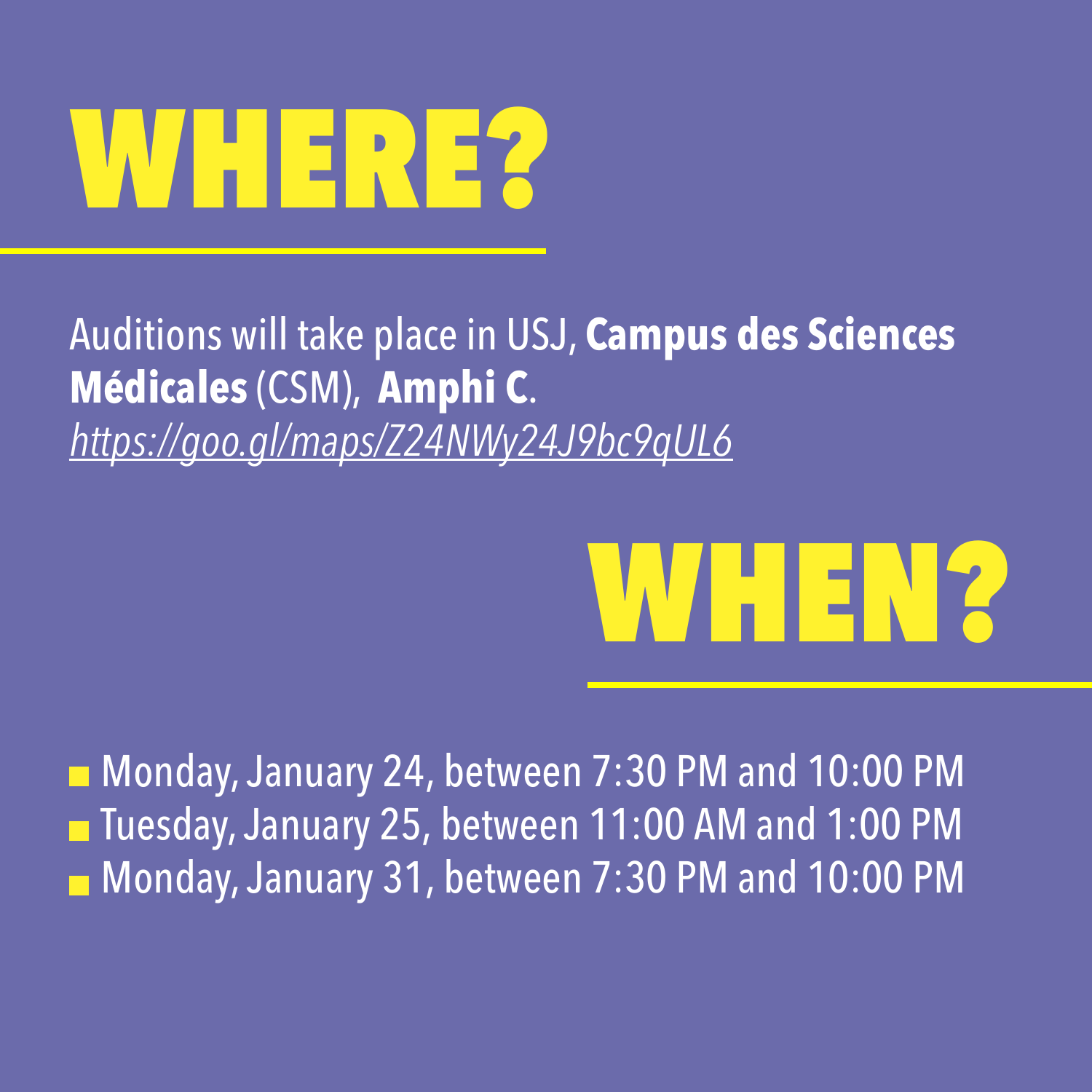### WHAT TO EXPECT?

#### **Don't worry, there's nothing to prepare!**

1. Once you arrive to the location, kindly wait for your turn in the waiting room. One of our team representatives will assist you.

2. Once you enter the audition room, you will be asked to sing a short vocalise *(that the conductor will demonstrate on spot).* 3. You are free to sing an additional song of your choice *(be prepared).*

4. The audition may be followed by a short interview.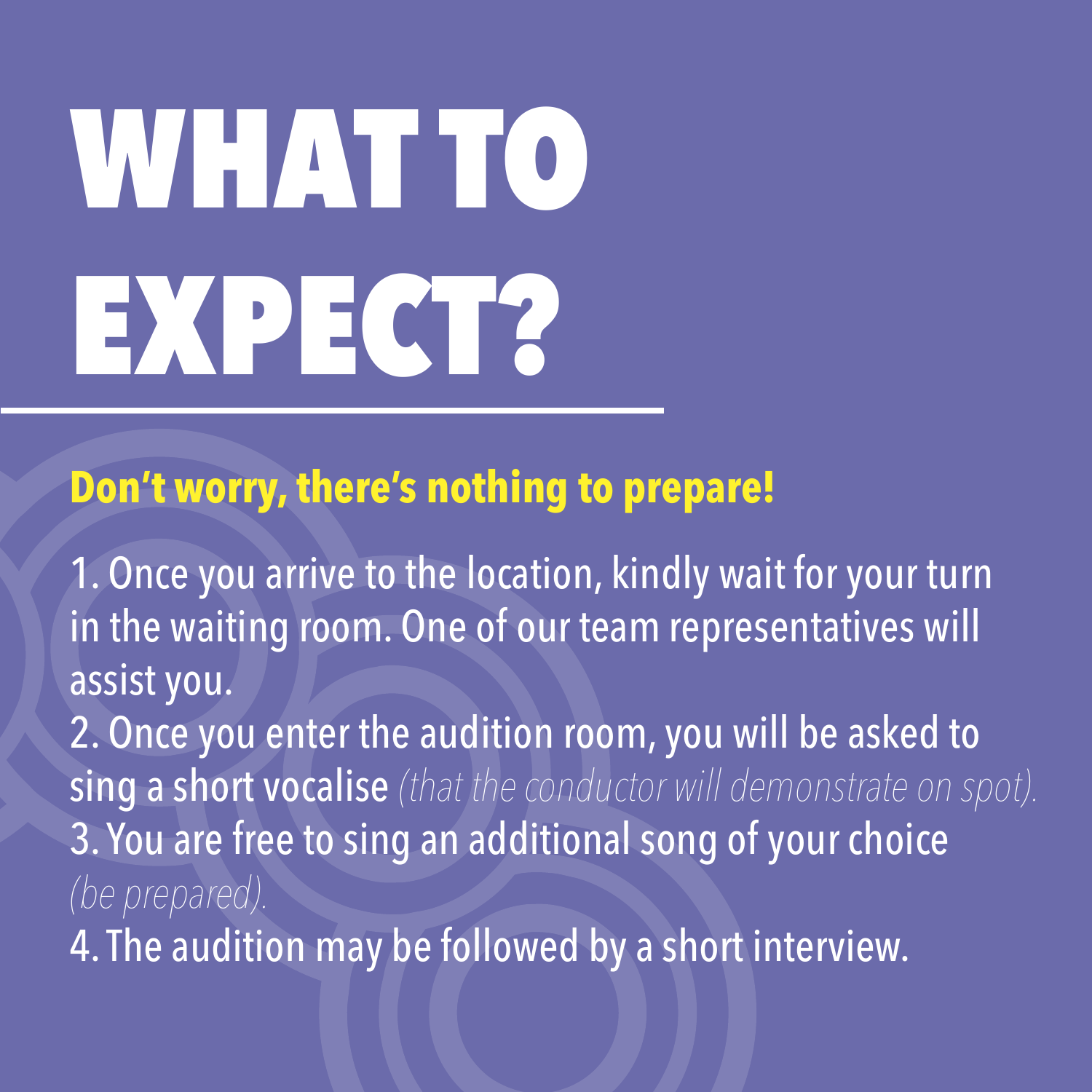## Weekly choir rehearsals

**Time:** The choir rehearses weekly on **Thursdays**, from **7:30 PM** until 10:00 PM **Location:** USJ, Campus des Sciences Médicales (CSM), Amphi C. *<https://goo.gl/maps/Z24NWy24J9bc9qUL6>*

**\*** there will be additional rehearsals close to concert date. Make sure that you can commit!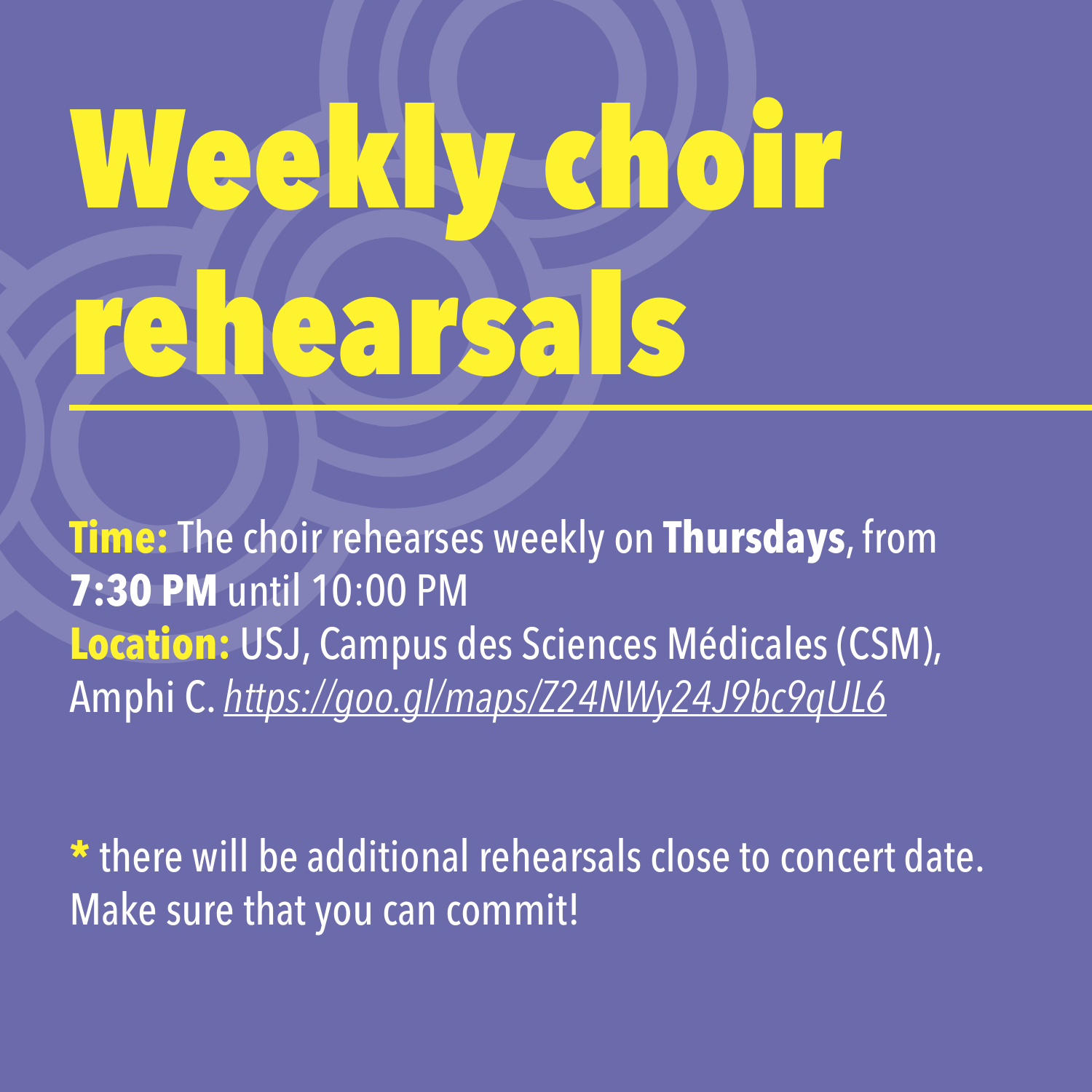#### WHAT ABOUT COVID-19?

**Don't worry, all safety measures are taken!**

- Masks are obligatory in rehearsals and on campus
- Social distancing will be maintained in the rehearsal space
- Tempratures will be taken when entering the campus
- Number of choristers is limited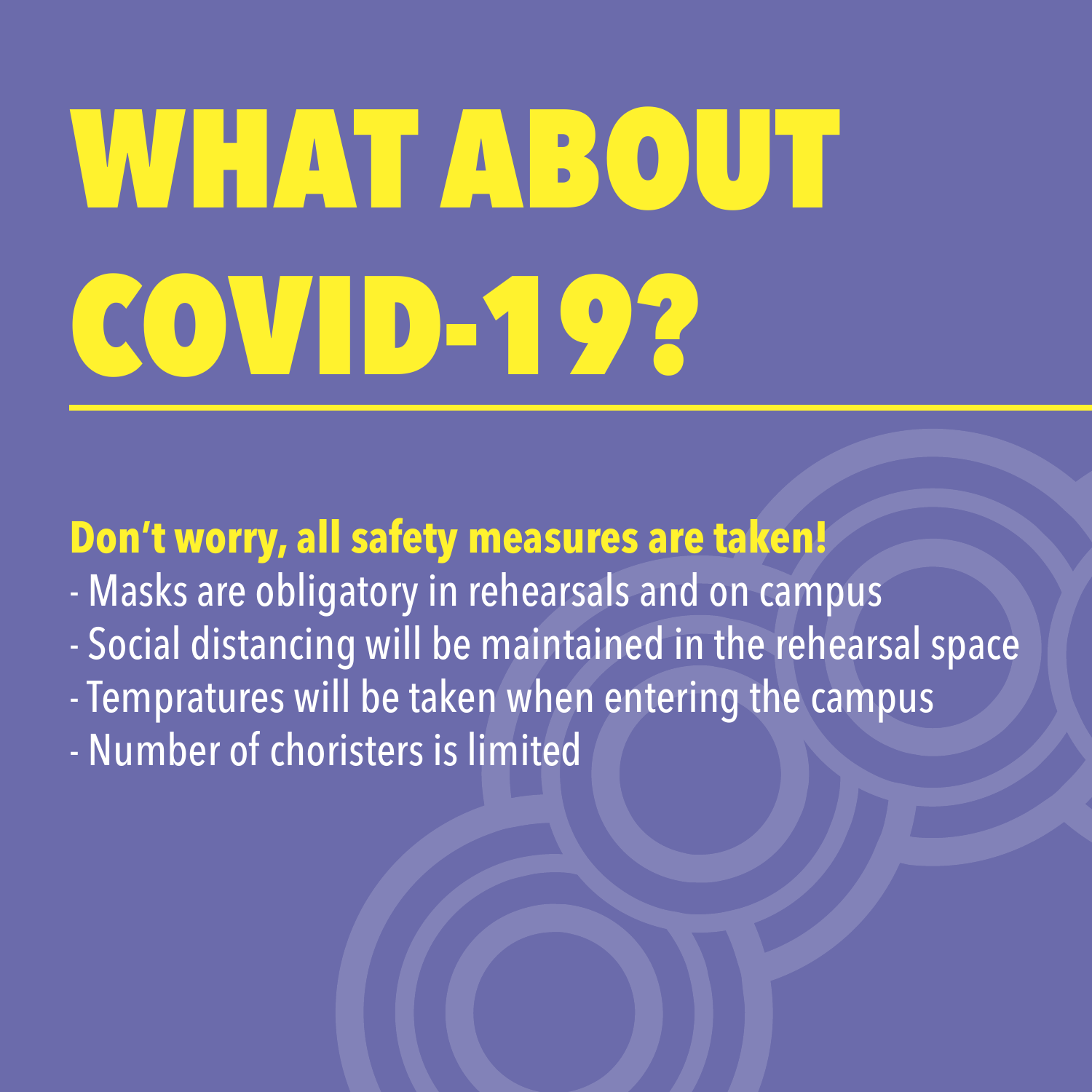### AM I ELIGIBLE?

**I'm not a student. Can I still be a part of choir? Yes!** The Choir is open to everyone!

#### **Is previous musical education a requirement?**

Not necessarily. While previous musical experience and studies are an advantage, **it is in our mission to train new talents!**

#### **My voice is not "beautiful"**

Beauty is subjective! What we're looking for in our choir members is mainly pitch-accurate voices and a timbre we can work with. Trained voices can be a plus!

#### **I don't sight read. Can I still be a part of choir?**

**Of course!** While sight reading is an advantage, we will provide you with different tools to learn the music according to your musical background.